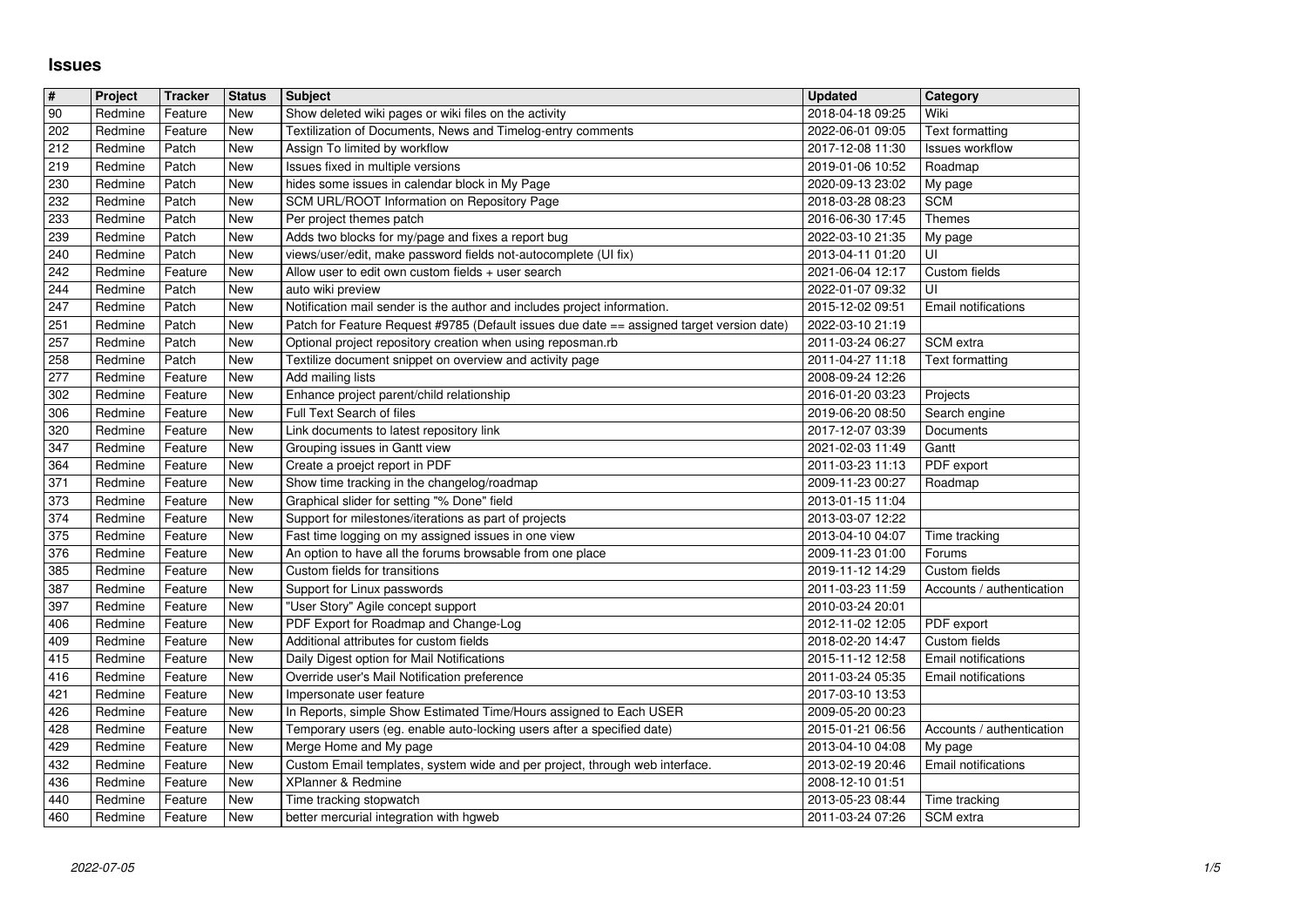| $\sqrt{t}$ | Project            | <b>Tracker</b>     | <b>Status</b> | <b>Subject</b>                                                                       | <b>Updated</b>                       | Category                            |
|------------|--------------------|--------------------|---------------|--------------------------------------------------------------------------------------|--------------------------------------|-------------------------------------|
| 466        | Redmine            | Feature            | New           | Add Contact database for all Redime site                                             | 2012-10-30 18:10                     |                                     |
| 470        | Redmine            | Feature            | New           | Wiki to Documentation publishing                                                     | 2010-04-28 14:00                     |                                     |
| 471        | Redmine            | Feature            | New           | Gantt chart upload/download                                                          | 2010-10-03 15:13                     | Gantt                               |
| 474        | Redmine            | Feature            | New           | Status grouping                                                                      | 2013-01-12 18:04                     | <b>Issues workflow</b>              |
| 480        | Redmine            | Feature            | New           | Wiki: Support categories tagging and autolisting                                     | 2012-12-05 03:02                     | Wiki                                |
| 487        | Redmine            | Feature            | New           | Add Categories to Files                                                              | 2016-10-11 10:04                     | Files                               |
| 498        | Redmine            | Feature            | New           | Different size limits for forums and files                                           | 2011-03-24 05:39                     | Attachments                         |
| 502        | Redmine            | Feature            | New           | Alternate way of adding files to projects                                            | 2016-08-28 06:44                     | Attachments                         |
| 506        | Redmine            | Feature            | New           | Add reports to top menu                                                              | 2016-09-12 20:15                     |                                     |
| 513        | Redmine            | Feature            | New           | Different behavior for deployments or users with only one project                    | 2010-06-18 23:29                     |                                     |
| 521        | Redmine            | Feature            | New           | Add preference to auto-reassign back to author on resolve or feedback                | 2017-09-25 06:19                     | <b>Issues workflow</b>              |
| 535        | Redmine            | Feature            | New           | Adding a Note before sending out an Email                                            | 2019-02-10 01:38                     | Email notifications                 |
| 537        | Redmine            | Feature            | New           | To Do Lists via Ajax                                                                 | 2013-09-13 02:58                     |                                     |
| 539        | Redmine            | Feature            | New           | Repository browser per Project Version.                                              | 2011-01-02 11:52                     | <b>SCM</b>                          |
| 542        | Redmine            | Feature            | New           | Redmine automated backup/restore                                                     | 2012-05-17 05:47                     | Administration                      |
| 547        | Redmine            | Feature            | New           | Access to non existing pages directly for the wiki                                   | 2011-03-29 14:14                     | Wiki                                |
| 552        | Redmine            | Feature            | New           | Document categories on a per project basis and support sub categories                | 2011-10-31 11:43                     | Documents                           |
| 553        | Redmine            | Feature            | New           | Capistrano Recipes                                                                   | 2016-09-12 20:18                     |                                     |
| 559        | Redmine            | Feature            | New           | <b>Workflow Enhancements</b>                                                         | 2020-11-11 10:50                     | <b>Issues workflow</b>              |
| 561        | Redmine            | Feature            | New           | Invites                                                                              | 2011-07-13 18:26                     |                                     |
| 566        | Redmine            | Feature            | New           | A possible script or plugin to generate subversion compatible authz permission file? | 2011-03-24 07:39                     | SCM extra                           |
| 573        | Redmine            | Feature            | New           | Spend time and Activity enhancement                                                  | 2016-05-29 14:16                     | Time tracking                       |
| 574        | Redmine            | Feature            | New           | Add "My issues" to main menu                                                         | 2020-03-16 10:16                     | UI                                  |
| 592        | Redmine            | Feature            | New           | User Wiki Page                                                                       | 2016-05-10 23:04                     | Wiki                                |
| 640        | Redmine            | Patch              | New           | When choosing assignee, automatically switch status to Assigned                      | 2013-04-30 10:48                     | <b>Issues</b>                       |
| 643        | Redmine            | Feature            | New           | Issue description templates                                                          | 2020-06-03 10:31                     | Issues                              |
| 654        | Redmine            | Feature            | New           | The i18n of the help                                                                 | 2010-08-20 11:04                     | Translations                        |
| 656        | Redmine            | Feature            | New           | Roadmap with wiki page                                                               | 2013-12-17 20:44                     | Wiki<br>UI                          |
| 664        | Redmine            | Feature            | New           | User can choose what page he want's to be Start page                                 | 2022-03-11 03:13                     |                                     |
| 666        | Redmine            | Feature            | New           | Alow for custom filters for e-mail notifications                                     | 2013-03-18 16:40                     | Email notifications<br>UI           |
| 668<br>675 | Redmine<br>Redmine | Defect<br>Feature  | New<br>New    | Date input fields don't respect date format settings                                 | 2019-12-05 11:43<br>2018-08-26 10:45 |                                     |
| 680        | Redmine            | Feature            | New           | Anti-spam or captcha for issues<br>free text ticket filter                           | 2016-09-13 07:04                     | <b>Issues</b><br>Issues filter      |
|            |                    |                    |               |                                                                                      |                                      |                                     |
| 682<br>683 | Redmine<br>Redmine | Feature<br>Feature | New<br>New    | Create a new issue based of a forum message<br>Cross project reporting               | 2011-03-24 05:43<br>2012-10-27 23:04 | <b>Issues</b>                       |
| 684        | Redmine            | Patch              | New           | Add journal count on issues list                                                     |                                      |                                     |
| 691        | Redmine            | Patch              | New           | Add column totals to Issus Summary Report                                            | 2020-02-20 01:12<br>2017-03-03 18:33 | <b>Issues list</b><br><b>Issues</b> |
| 705        | Redmine            | Feature            | New           | Wiki links on field names                                                            | 2013-03-18 21:04                     | UI                                  |
| 721        | Redmine            | Feature            | New           | Custom navigation menu items                                                         | 2016-09-13 03:57                     | Ιūι                                 |
| 722        | Redmine            | Feature            | New           | Increased flexibility for top (redmine home / project overview) pages                | 2016-09-12 21:05                     | UI                                  |
| 724        | Redmine            | Feature            | New           | change "versions" to "milestones"                                                    | 2018-09-19 16:29                     | Issues                              |
| 729        | Redmine            | Feature            | New           | Issues: (semi-)inline issue editing                                                  | 2013-03-18 21:08                     | UI                                  |
| 732        | Redmine            | Feature            | New           | Bulk copy & move selected issues                                                     | 2013-06-13 20:29                     | <b>Issues</b>                       |
|            |                    |                    |               |                                                                                      |                                      |                                     |
|            |                    |                    |               |                                                                                      |                                      |                                     |
|            |                    |                    |               |                                                                                      |                                      |                                     |
|            |                    |                    |               |                                                                                      |                                      |                                     |
|            |                    |                    |               |                                                                                      |                                      |                                     |
|            |                    |                    |               |                                                                                      |                                      |                                     |
|            |                    |                    |               |                                                                                      |                                      |                                     |
|            |                    |                    |               |                                                                                      |                                      |                                     |
|            |                    |                    |               |                                                                                      |                                      |                                     |
|            |                    |                    |               |                                                                                      |                                      |                                     |
|            |                    |                    |               |                                                                                      |                                      |                                     |
|            |                    |                    |               |                                                                                      |                                      |                                     |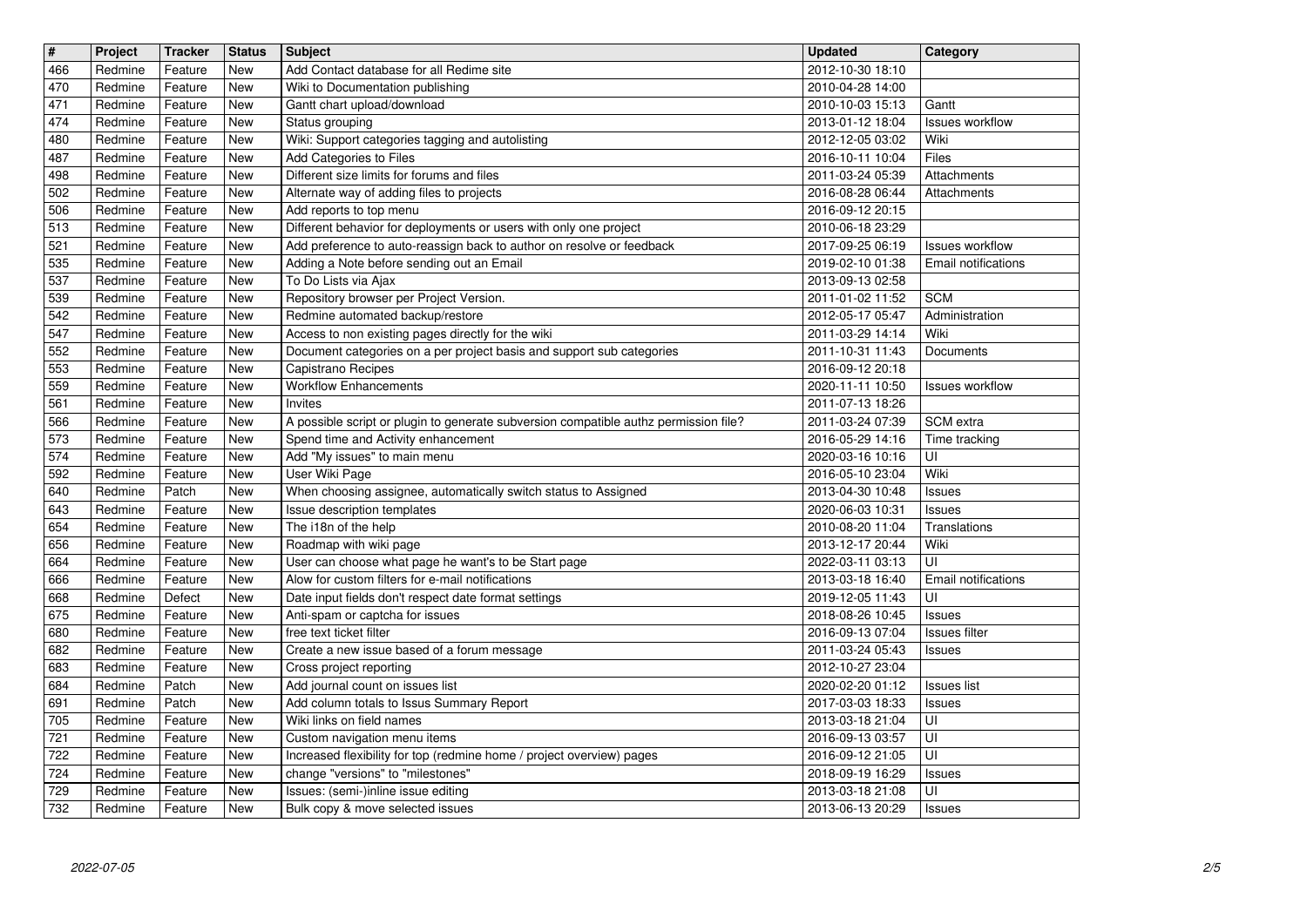| $\overline{\boldsymbol{H}}$ | Project            | <b>Tracker</b>     | <b>Status</b> | <b>Subject</b>                                                                      | <b>Updated</b>                       | Category                  |
|-----------------------------|--------------------|--------------------|---------------|-------------------------------------------------------------------------------------|--------------------------------------|---------------------------|
| 736                         | Redmine            | Feature            | New           | documents - directories and versions                                                | 2012-10-22 18:15                     | Documents                 |
| 742                         | Redmine            | Feature            | New           | improved admin page navigation                                                      | 2012-10-27 22:59                     | UI                        |
| 785                         | Redmine            | Feature            | New           | (R)Doc interface                                                                    | 2016-09-13 04:19                     | Documentation             |
| 805                         | Redmine            | Feature            | New           | Allow projects view to be sorted by activity                                        | 2013-03-18 20:59                     | UI                        |
| 806                         | Redmine            | Feature            | New           | Have wiki links display linked page title                                           | 2010-06-01 13:15                     | Wiki                      |
| 811                         | Redmine            | Patch              | New           | Username validation - allow spaces                                                  | 2015-01-08 15:28                     | Accounts / authentication |
| 833                         | Redmine            | Feature            | New           | Who's online                                                                        | 2016-10-23 20:42                     | Accounts / authentication |
| 836                         | Redmine            | Feature            | New           | "New Issues" component for "My Page"                                                | 2011-03-29 14:23                     | My page                   |
| 850                         | Redmine            | Feature            | New           | Per-project role permissions                                                        | 2017-01-14 12:21                     | Permissions and roles     |
| 858                         | Redmine            | Feature            | New           | Create Team tickets                                                                 | 2012-11-16 11:07                     | <b>Issues</b>             |
| 861                         | Redmine            | Feature            | New           | Allow administrator to hide all emails                                              | 2014-06-07 09:45                     | Administration            |
| 877                         | Redmine            | Feature            | New           | ability to vary the units used to track time                                        | 2010-03-22 21:25                     |                           |
| 902                         | Redmine            | Feature            | New           | Report / Member Load Report per Project by Period                                   | 2010-08-26 00:34                     | Projects                  |
| 908                         | Redmine            | Feature            | New           | Add global News                                                                     | 2011-06-30 14:43                     | News                      |
| 911                         | Redmine            | Feature            | New           | Add A "Notify These Members" Option In Forum Posts                                  | 2013-03-18 20:58                     | Forums                    |
| 926                         | Redmine            | Feature            | New           | user picture (as in the TYPO3 version)?                                             | 2011-03-29 14:34                     | Accounts / authentication |
| 938                         | Redmine            | Feature            | New           | Add default Activity value per user                                                 | 2018-08-11 15:13                     | Time tracking             |
| 940                         | Redmine            | Feature            | New           | RADIUS authentication support                                                       | 2015-01-12 22:35                     | Accounts / authentication |
| 946                         | Redmine            | Feature            | New           | Configurable Per-Project Text on New Issue Screen                                   | 2013-04-10 15:03                     |                           |
| 951                         | Redmine            | Feature            | New           | Import Versions/Milestones from delimited file                                      | 2016-09-12 20:42                     | Importers                 |
| 952                         | Redmine            | Feature            | New           | Update % to be programatic not arbitrary                                            | 2010-10-25 16:59                     | Issues                    |
| 959                         | Redmine            | Feature            | New           | Add navigation for the concept of going "back" from where you came                  | 2012-10-30 21:10                     | UI                        |
| 964                         | Redmine            | Feature            | New           | Global Forums-overview                                                              | 2012-12-21 20:26                     | Forums                    |
| 973                         | Redmine            | Feature            | New           | Assign different status sets and workflows for separate projects                    | 2021-06-10 09:49                     | <b>Issues workflow</b>    |
| 978                         | Redmine            | Feature            | New           | Different trackers on different projects?                                           | 2013-03-26 16:00                     |                           |
| 980                         | Redmine            | Defect             | New           | "For all projects" custom queries                                                   | 2020-12-10 14:01                     | Issues                    |
| 982                         | Redmine            | Feature            | New           | option to set secure flag on session and autologin cookie                           | 2011-03-29 14:12                     | Accounts / authentication |
| 987                         | Redmine            | Patch              | New           | Create relation for new issue                                                       | 2022-01-19 08:29                     | UI                        |
| 989                         | Redmine            | Patch              | New           | Migration task from Bugzilla                                                        | 2012-01-09 13:43                     | Importers                 |
| 991                         | Redmine            | Feature            | New           | Document versioning                                                                 | 2014-06-22 02:09                     | Documents                 |
| 1008                        | Redmine            | Patch              | New           | redmine: migrate_from_trac doesn't work when multibyte characters are used in trac. | 2008-04-07 08:54                     | Importers                 |
| 1011                        | Redmine            | Feature            | New           | Add voting to tickets                                                               | 2019-05-05 07:03                     | Issues                    |
| 1020                        | Redmine            | Feature            | New           | Limit the search to a subset of projects                                            | 2016-09-12 20:46                     | Search engine             |
| 1021                        | Redmine            | Patch              | New           | Patch for #1013 (uniqueness-validation of custom query name within user-scope)      | 2011-03-11 14:15                     | Issues                    |
| 1024                        | Redmine            | Feature            | New           | Remove unneeded .js files to speed page load                                        | 2012-10-30 21:32                     |                           |
| 1036                        | Redmine            | Feature            | New           | Commit validation checking on comments                                              | 2012-05-03 08:02                     | <b>SCM</b>                |
| 1037                        | Redmine            | Feature            | New           | <div> boxes for all UI elements</div>                                               | 2016-09-18 16:18                     | UI                        |
| 1043                        | Redmine            | Feature            | New           | "My Calendar" page to show assigned items (patch incl)                              | 2015-09-01 06:34                     | UI                        |
| 1059                        | Redmine            | Patch              | New           | Fully integrates svn/dav apache authentication                                      | 2011-03-24 07:28                     | <b>SCM</b> extra          |
| 1061                        | Redmine            | Feature            | New           | Subversion per-directory access rights management from RedMine?                     | 2012-06-27 15:23                     | SCM extra                 |
| 1063                        | Redmine            | Feature            | New           | repository auto-update should be called on opening activity                         | 2013-03-18 17:28                     | <b>SCM</b>                |
| 1069<br>1075                | Redmine<br>Redmine | Feature<br>Feature | New<br>New    | "Help" link should launch new page.<br>Wiki shared across sub-projects              | 2008-04-25 00:09<br>2011-03-15 22:53 | UI<br>Wiki                |
|                             |                    |                    |               |                                                                                     |                                      |                           |
|                             |                    |                    |               |                                                                                     |                                      |                           |
|                             |                    |                    |               |                                                                                     |                                      |                           |
|                             |                    |                    |               |                                                                                     |                                      |                           |
|                             |                    |                    |               |                                                                                     |                                      |                           |
|                             |                    |                    |               |                                                                                     |                                      |                           |
|                             |                    |                    |               |                                                                                     |                                      |                           |
|                             |                    |                    |               |                                                                                     |                                      |                           |
|                             |                    |                    |               |                                                                                     |                                      |                           |
|                             |                    |                    |               |                                                                                     |                                      |                           |
|                             |                    |                    |               |                                                                                     |                                      |                           |
|                             |                    |                    |               |                                                                                     |                                      |                           |
|                             |                    |                    |               |                                                                                     |                                      |                           |
|                             |                    |                    |               |                                                                                     |                                      |                           |
|                             |                    |                    |               |                                                                                     |                                      |                           |
|                             |                    |                    |               |                                                                                     |                                      |                           |
|                             |                    |                    |               |                                                                                     |                                      |                           |
|                             |                    |                    |               |                                                                                     |                                      |                           |
|                             |                    |                    |               |                                                                                     |                                      |                           |
|                             |                    |                    |               |                                                                                     |                                      |                           |
|                             |                    |                    |               |                                                                                     |                                      |                           |
|                             |                    |                    |               |                                                                                     |                                      |                           |
|                             |                    |                    |               |                                                                                     |                                      |                           |
|                             |                    |                    |               |                                                                                     |                                      |                           |
|                             |                    |                    |               |                                                                                     |                                      |                           |
|                             |                    |                    |               |                                                                                     |                                      |                           |
|                             |                    |                    |               |                                                                                     |                                      |                           |
|                             |                    |                    |               |                                                                                     |                                      |                           |
|                             |                    |                    |               |                                                                                     |                                      |                           |
|                             |                    |                    |               |                                                                                     |                                      |                           |
|                             |                    |                    |               |                                                                                     |                                      |                           |
|                             |                    |                    |               |                                                                                     |                                      |                           |
|                             |                    |                    |               |                                                                                     |                                      |                           |
|                             |                    |                    |               |                                                                                     |                                      |                           |
|                             |                    |                    |               |                                                                                     |                                      |                           |
|                             |                    |                    |               |                                                                                     |                                      |                           |
|                             |                    |                    |               |                                                                                     |                                      |                           |
|                             |                    |                    |               |                                                                                     |                                      |                           |
|                             |                    |                    |               |                                                                                     |                                      |                           |
|                             |                    |                    |               |                                                                                     |                                      |                           |
|                             |                    |                    |               |                                                                                     |                                      |                           |
|                             |                    |                    |               |                                                                                     |                                      |                           |
|                             |                    |                    |               |                                                                                     |                                      |                           |
|                             |                    |                    |               |                                                                                     |                                      |                           |
|                             |                    |                    |               |                                                                                     |                                      |                           |
|                             |                    |                    |               |                                                                                     |                                      |                           |
|                             |                    |                    |               |                                                                                     |                                      |                           |
|                             |                    |                    |               |                                                                                     |                                      |                           |
|                             |                    |                    |               |                                                                                     |                                      |                           |
|                             |                    |                    |               |                                                                                     |                                      |                           |
|                             |                    |                    |               |                                                                                     |                                      |                           |
|                             |                    |                    |               |                                                                                     |                                      |                           |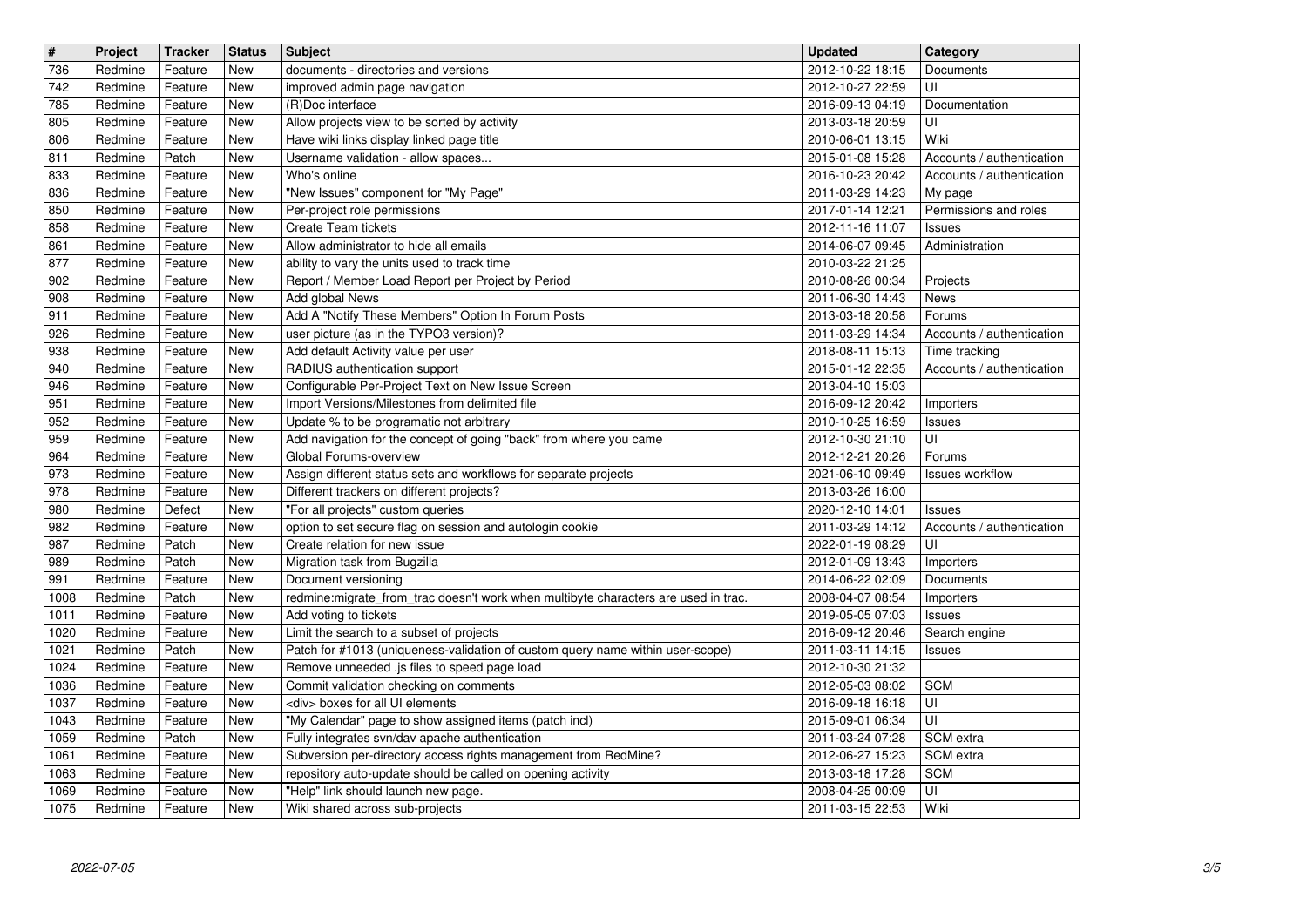| $\overline{\mathbf{H}}$ | Project            | <b>Tracker</b>     | <b>Status</b> | <b>Subject</b>                                                                                                          | Updated                              | Category                                           |
|-------------------------|--------------------|--------------------|---------------|-------------------------------------------------------------------------------------------------------------------------|--------------------------------------|----------------------------------------------------|
| 1077<br>1086            | Redmine<br>Redmine | Feature<br>Feature | New<br>New    | ICS view of Calendar<br>Fine grained permissions                                                                        | 2018-11-16 21:01<br>2022-06-01 08:56 | Feeds<br>Permissions and roles                     |
| 1087                    | Redmine            | Feature            | New           | Commenting system on wiki                                                                                               | 2012-05-03 08:08                     | Wiki                                               |
| 1100<br>1106            | Redmine<br>Redmine | Feature<br>Feature | New<br>New    | Custom Fields should have a Flag "Show in compressed Issueheader"<br>Embedded repository images in the wiki             | 2011-03-29 14:25<br>2017-10-19 01:01 | Custom fields<br>Wiki                              |
| 1113                    | Redmine            | Feature            | New           | Link LDAP groups with user accounts                                                                                     | 2017-03-21 22:09                     | Accounts / authentication                          |
| 1120<br>1130            | Redmine<br>Redmine | Feature<br>Feature | New<br>New    | Add wiki format to link to a project module<br>Work Breakdown Structure / EVM                                           | 2016-09-13 07:09<br>2010-12-05 00:25 | Text formatting<br>Projects                        |
| 1133                    | Redmine            | Feature            | New           | Email to individuals not registered in Redmine                                                                          | 2010-09-03 19:51                     | Issues                                             |
| 1137<br>1140            | Redmine<br>Redmine | Feature<br>Feature | New<br>New    | Project version<br>Filtering using more than one instance of each field                                                 | 2012-10-27 23:09<br>2017-11-05 07:50 | Issues filter                                      |
| 1142                    | Redmine            | Feature            | New           | CC list for issues                                                                                                      | 2016-02-07 06:02                     | Email notifications                                |
| 1151                    | Redmine            | Feature            | New           | Open Links in New-Window<br>Polls                                                                                       | 2017-06-14 15:49                     | UI                                                 |
| 1158<br>1166            | Redmine<br>Redmine | Feature<br>Feature | New<br>New    | broadcast                                                                                                               | 2017-02-04 06:40<br>2013-03-18 05:56 |                                                    |
| 1171                    | Redmine            | Feature            | New           | Add workflow for custom fields                                                                                          | 2014-02-12 14:39                     | Custom fields                                      |
| 1176<br>1183            | Redmine<br>Redmine | Feature<br>Feature | New<br>New    | <b>Recurring Tasks</b><br>add new tickets in the name of                                                                | 2017-11-21 16:41<br>2015-05-13 21:11 | Issues<br>Issues                                   |
| 1187                    | Redmine            | Feature            | New           | Relate a Wiki page to a project module.                                                                                 | 2012-01-05 17:50                     | Wiki                                               |
| 1193<br>1195            | Redmine<br>Redmine | Feature<br>Feature | New<br>New    | Staff-only notes with Role-base access control<br>Membership logging                                                    | 2019-05-16 12:52<br>2016-09-13 16:17 | Permissions and roles<br>Accounts / authentication |
| 1196                    | Redmine            | Feature            | New           | Add versioning for Files and Documents                                                                                  | 2010-10-12 13:36                     | Projects                                           |
| 1208<br>1213            | Redmine<br>Redmine | Feature<br>Feature | New<br>New    | Restructured text support for the wiki<br>Allow Slashes in wiki URLs                                                    | 2013-12-19 04:10<br>2021-11-24 14:09 | Wiki<br>Wiki                                       |
| 1219                    | Redmine            | Feature            | New           | Add an option to make RedCloth not use hard_breaks                                                                      | 2008-07-03 11:50                     | Wiki                                               |
| 1224<br>1226            | Redmine<br>Redmine | Feature<br>Feature | New<br>New    | Import wiki pages from MediaWiki<br>query results on wiki pages                                                         | 2016-09-19 17:37<br>2015-02-12 21:16 | Importers<br>Wiki                                  |
| 1232                    | Redmine            | Feature            | New           | Referencing and fixing issues in commit messages                                                                        | 2013-10-05 12:34                     | <b>SCM</b>                                         |
| 1233<br>1244            | Redmine<br>Redmine | Feature<br>Feature | New<br>New    | change default homepage to My page<br>Version dependency                                                                | 2022-06-16 07:29<br>2013-03-18 12:31 | $\overline{U}$<br><b>Issues</b>                    |
| 1246                    | Redmine            | Feature            | New           | Overview page of all projects in Redmine for every user                                                                 | 2016-09-12 20:55                     | Projects                                           |
| 1255                    | Redmine            | Feature            | New           | Add "Send a Reminder" Feature to issues                                                                                 | 2013-03-18 05:37                     | Issues                                             |
| 1263<br>1265            | Redmine<br>Redmine | Feature<br>Feature | New<br>New    | Dokuwiki importer.<br>Add ability to delete Versions                                                                    | 2012-10-29 14:45<br>2019-03-24 03:30 | Importers<br><b>Issues</b>                         |
| 1266                    | Redmine            | Feature            | New           | Feature: Allow setting multiple target-milestones                                                                       | 2021-06-18 13:38                     | Roadmap                                            |
| 1274<br>1278            | Redmine<br>Redmine | Feature<br>Feature | New<br>New    | Add option to make auto-fetch changesets fetch when activity/issues are viewed<br>Creating global (default) categories. | 2008-05-21 21:24<br>2018-10-04 17:42 | <b>SCM</b><br>Issues                               |
| 1306                    | Redmine            | Feature            | New           | resolution fixed and % done out of sync                                                                                 | 2013-10-10 08:21                     | <b>Issues</b>                                      |
| 1308<br>1309            | Redmine<br>Redmine | Feature<br>Feature | New<br>New    | use ajax suggestion pattern to fill out single potentially big fields, like "assigned to", "author"<br>svnauthz editing | 2008-06-20 17:12<br>2011-03-24 06:19 | $\overline{U}$<br>SCM extra                        |
| 1311                    | Redmine            | Feature            | New           | Subversion: Show revision histories for branches                                                                        | 2011-03-23 05:34                     | <b>SCM</b>                                         |
| 1317<br>1324            | Redmine<br>Redmine | Defect<br>Feature  | New<br>New    | Mantis migration - encoding mismatches<br>User Names Should provide for middle name or intial                           | 2008-06-02 16:11<br>2008-11-11 10:36 | Importers<br>Administration                        |
|                         |                    |                    |               |                                                                                                                         |                                      |                                                    |
|                         |                    |                    |               |                                                                                                                         |                                      |                                                    |
|                         |                    |                    |               |                                                                                                                         |                                      |                                                    |
|                         |                    |                    |               |                                                                                                                         |                                      |                                                    |
|                         |                    |                    |               |                                                                                                                         |                                      |                                                    |
|                         |                    |                    |               |                                                                                                                         |                                      |                                                    |
|                         |                    |                    |               |                                                                                                                         |                                      |                                                    |
|                         |                    |                    |               |                                                                                                                         |                                      |                                                    |
|                         |                    |                    |               |                                                                                                                         |                                      |                                                    |
|                         |                    |                    |               |                                                                                                                         |                                      |                                                    |
|                         |                    |                    |               |                                                                                                                         |                                      |                                                    |
|                         |                    |                    |               |                                                                                                                         |                                      |                                                    |
|                         |                    |                    |               |                                                                                                                         |                                      |                                                    |
|                         |                    |                    |               |                                                                                                                         |                                      |                                                    |
|                         |                    |                    |               |                                                                                                                         |                                      |                                                    |
|                         |                    |                    |               |                                                                                                                         |                                      |                                                    |
|                         |                    |                    |               |                                                                                                                         |                                      |                                                    |